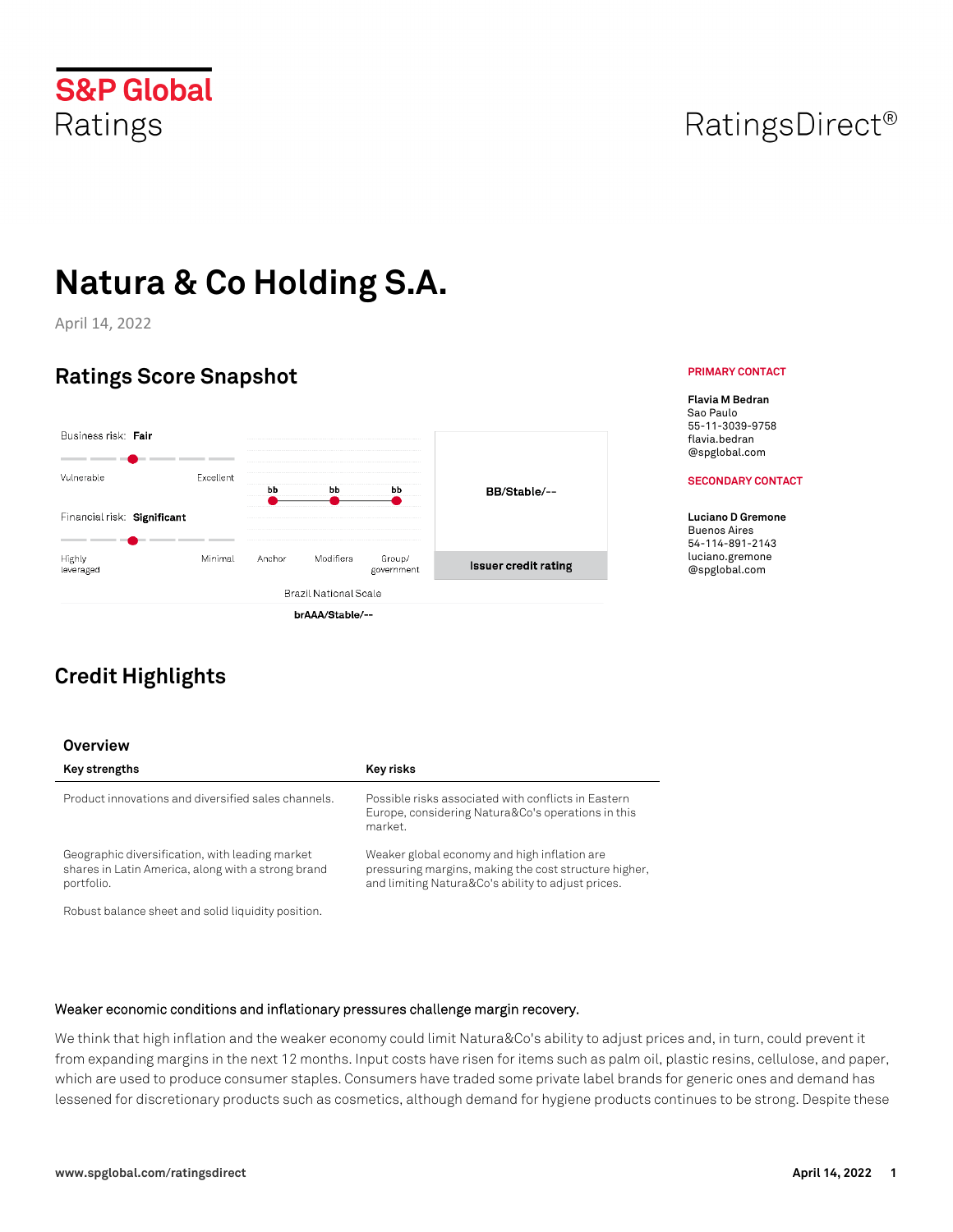factors, Natura&Co's 2021 EBITDA margins were 10% supported by a tighter financial policy, structural changes mainly at Avon International Inc., and synergies achieved principally in Latin America. Considering the momentum from these synergies, we expect the company's consolidated margins to be near 11% in 2022 and 2023.

#### **Subsidiary Avon's brand repositioning, efficiency improvements, and margin recovery remain risks.**

Avon Products Inc.'s (Avon; BB-/Stable/--) adjusted EBITDA margins were only 2.1% in 2021, hampered by restructuring costs; higher selling, general, and administrative (SG&A) expenses to revamp its brand; and lingering effects from the pandemic hitting its direct sales. On top of that, the recent Russia-Ukraine conflict and related sanctions have led to increases in energy and commodity prices, which will further delay the turnaround of Avon's international operations—5%-10% of Avon's revenues come from Russia. Avon has suspended exports from Russia and now is evaluating shipments from Russia to other markets, but has maintained efforts to continue to supply operations at its Russian plant. However, Avon may transfer its fragrance portfolio--produced at the Russian plant--to a new facility in Poland, which further increases costs. We now expect Avon's margins to improve to 5%-7% in 2022. In 2023, we forecast margins closer to 10% as the turnaround plan evolves, restructuring costs dissipate, and synergies gain traction.

#### **Robust balance sheet and liquidity support credit quality.**

Natura&Co has a strong balance sheet to withstand the current volatile conditions and fund its growth strategy. It ended December 2021 with a cash position of R\$4 billion and an adjusted net debt to EBITDA of 2.4x. We expect the company to use the proceeds of its recent announced bond to pay down the bonds at Avon, reducing refinancing needs in the next 24 months. The group continues its efforts to optimize its capital structure. Natura&Co redeemed approximately \$750 million in debentures and promissory notes, and in 2021, Natura Cosmeticos concluded the offering of notes linked to sustainability goals for the total principal amount of \$1.0 billion with an exchange protection instrument, guaranteed by Natura&Co.

We view Avon as a strategically important subsidiary to Natura&Co. We think that Avon is important to the group's long-term strategies, that it is unlikely to be sold, and would receive extraordinary support from the group in most foreseeable circumstances. However, the extent of group support is not fully clear yet, which precludes a higher support category and prevents us from equalizing our ratings on Avon with those on Natura&Co.

# **Outlook**

The stable outlook on Natura&Co reflects our expectation that the group will preserve its credit metrics and healthy liquidity cushion even amid the effects of inflation and price volatility from the conflict in Eastern Europe. We expect 2022 debt to EBITDA to be close to 3x and funds from operations (FFO) to debt around 33%.

## **Downside scenario**

We could downgrade Natura&Co in the next 12-24 months if we see material changes in the European market with global repercussions, weaker demand than we expect, and/or higher working capital needs that could pressure its credit metrics. In addition, if Natura&Co keeps a more aggressive approach toward acquisitions or shareholder remuneration, or if the group's credit quality worsens because Avon continues to drag down cash, it could lead to a downgrade. In those scenarios, we would likely see:

- Consolidated debt to EBITDA close to 4.0x and FFO to debt below 20%, consistently; and
- Weaker liquidity position and thus tighter covenant headroom at subsidiary Natura Cosméticos S.A. (BB/Stable/--), which would also limit our ability to rate Natura&Co above our ratings on Brazil.

A downgrade of Natura&Co would lead to the same rating action on its subsidiaries. Regarding the subsidiaries' stand-alone credit profiles (SACPs):

- We could revise downward Natura Cosméticos' SACP if we see debt to EBITDA close to 4.0x and FFO to debt below 20%, consistently.
- We could revise downward Avon's SACP if its debt to EBITDA remains above 5.0x in 2022 and 2023 and FFO to debt below 12%.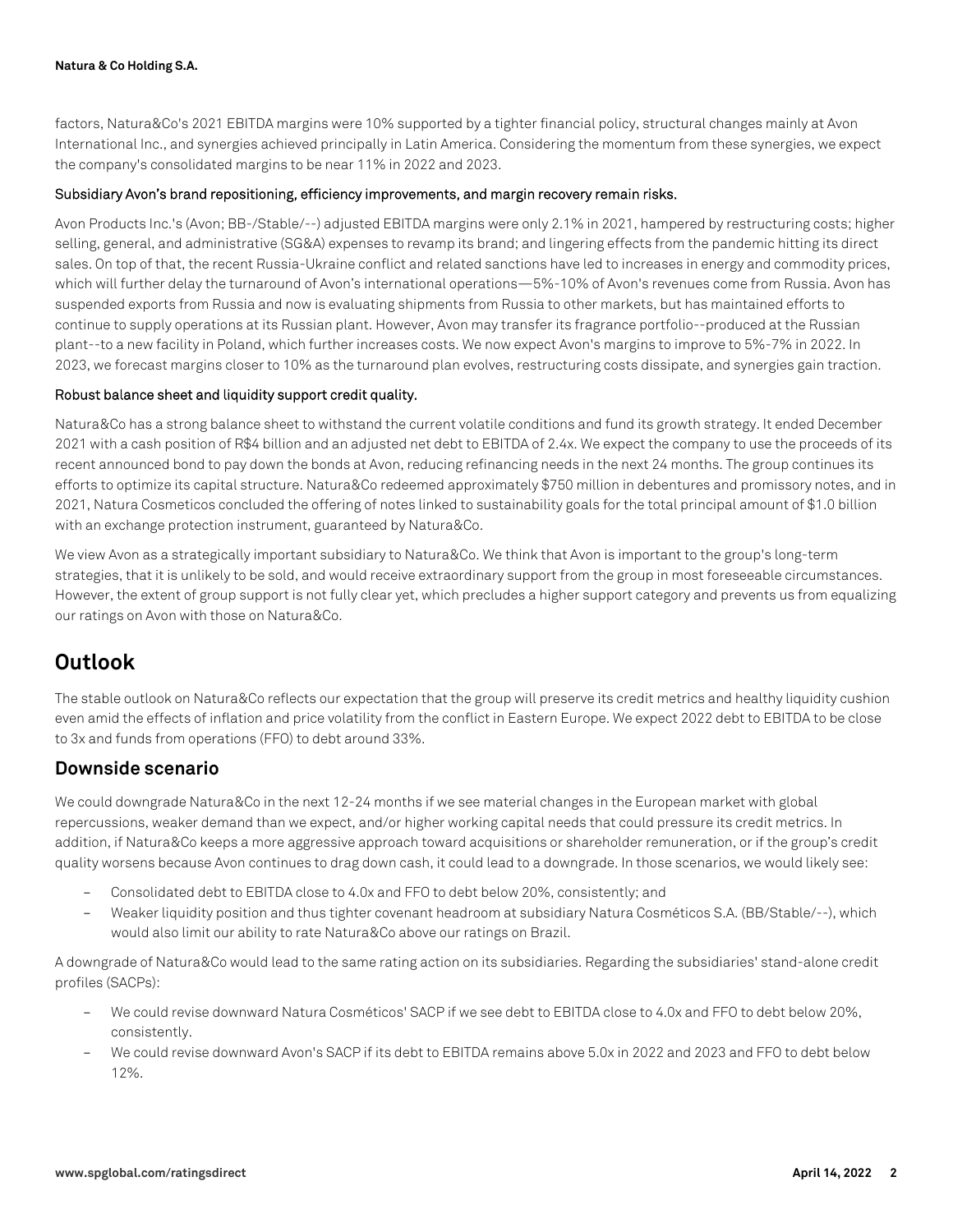## **Upside scenario**

A positive rating action on Natura&Co would stem from a much stronger-than-expected improvement in Avon's business that would boost consolidated margins and EBITDA by unlocking synergies, despite competition and currency swings. In this scenario, we would expect Natura&Co to maintain its debt to EBITDA below 2.0x, FFO to debt above 45%, and to improve FOCF (free operating cash flow) to debt consistently above 15%. We would also expect the company to sustain its healthy liquidity cushion, low margin volatility, and its ability to withstand a hypothetical default of Brazil.

An upgrade of Natura&Co would lead the same rating action on its subsidiaries. Regarding the subsidiaries' SACPs:

- We could revise upward Natura Cosméticos' SACP if it sustains a longer record of debt to EBITDA below 2.0x, FFO to debt above 45%, and FOCF above 15%, amid stable profitability even while it continues pursuing growth.
- An upward revision of Avon's SACP would be triggered by debt to EBITDA closer to 4.0x, FFO cash interest consistently above 2.0x, lower volatility, and a manageable debt amortization profile.

# **Our Base-Case Scenario**

### **Assumptions**

- Consolidated revenue contraction in Brazilian reais of about 1% in 2022, mainly driven by the drop in Avon's revenue due to fewer sales representatives, and revenues then growing 4% in 2023;
- Revenue growth of Natura&Co's Latin American operations (including Brazil) at 2%-3% in 2022 and 2023;
- Avon's international revenues to drop about 12.5% in 2022, but grow 6.0% in 2023;
- Natura&Co's consolidated EBITDA margin between 9% and 11% in 2022 and 2023;
- Avon's EBITDA margins of 3%-4% in 2022, hampered by lower sales, and then gradually recovering starting in 2023;
- Consolidated capital expenditures (capex) of R\$1.1 billion in 2022 and R\$1.4 billion-R\$1.6 billion afterward. The lower capex this year is due to a tighter spending policy to try to protect margins, especially in the short term; and
- Dividend payout of 30% of the company's net income.

## **Key metrics**

| Mil. \$                              | 2020R | 2021A | 2022F       | 2023F         | 2024F       |
|--------------------------------------|-------|-------|-------------|---------------|-------------|
| Revenue                              | 37    | 40    | $39 - 42$   | $41 - 44$     | $42 - 45$   |
| <b>EBITDA</b>                        | 3.5   | 3.9   | $3.7 - 4.2$ | $4.5 - 5.0$   | $5.3 - 5.8$ |
| EBITDA margin (%)                    | 9.5   | 9.7   | $9.5 - 9.7$ | $10.9 - 10.2$ | 12.4-12.7   |
| Funds from operations (FFO)          | 2.4   | 2.2   | $2.5 - 3.0$ | $3.2 - 3.7$   | $4.1 - 4.6$ |
| Capital expenditure                  | 0.6   | 1.4   | $1.1 - 1.3$ | $1.4 - 1.6$   | $1.5 - 1.7$ |
| Free operating cash flow (FOCF)      | 0.6   | (1.5) | $0.9 - 1.2$ | $1.4 - 1.8$   | $2.2 - 2.6$ |
| Debt to EBITDA (x)                   | 1.9   | 2.4   | $2.6 - 3.1$ | $2.1 - 2.6$   | $1.6 - 2.1$ |
| FFO to debt (%)                      | 31    | 21    | $24 - 29$   | $33 - 38$     | $46 - 51$   |
| FFO cash interest coverage ratio (x) | 2.9   | 3.2   | $3.1 - 3.6$ | $3.9 - 4.4$   | $5.1 - 5.6$ |
| Free operating cash flow/debt (%)    | 8     | (15)  | $9 - 14$    | $15 - 20$     | $25 - 30$   |

#### **Natura&Co Holding--Key Metrics\***

\*All figures adjusted by S&P Global Ratings. R--Realized. a--Actual.f--Forecast.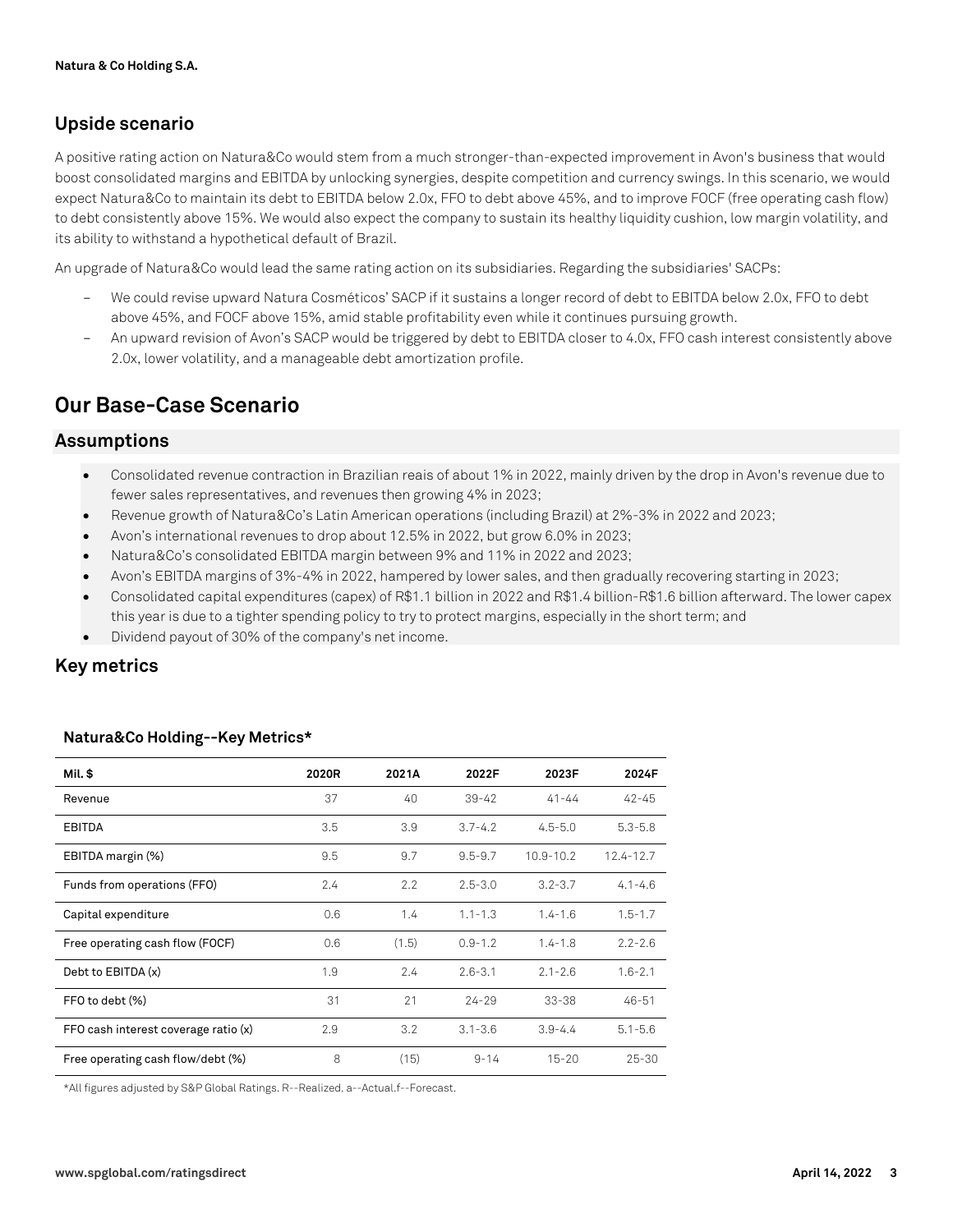#### **Natura Cosméticos--Key Metrics\***

| Mil. \$                              | 2020R | 2021A | 2022F       | 2023F       | 2024F       |
|--------------------------------------|-------|-------|-------------|-------------|-------------|
| Revenue                              | 18    | 20    | $22 - 26$   | $23 - 27$   | $24 - 28$   |
| <b>EBITDA</b>                        | 3.5   | 3.7   | $3.9 - 4.4$ | $4.5 - 5.0$ | $4.7 - 5.2$ |
| EBITDA margin (%)                    | 19    | 18    | $17 - 19$   | $19 - 21$   | $19 - 21$   |
| Funds from operations (FFO)          | 2.7   | 2.2   | $2.9 - 3.4$ | $3.4 - 3.9$ | $3.6 - 4.1$ |
| Capital expenditure                  | 0.4   | 0.9   | $0.7 - 1.0$ | $0.9 - 1.2$ | $1.0 - 1.3$ |
| Free operating cash flow (FOCF)      | 2.5   | (0.6) | $1.6 - 2.1$ | $2.3 - 2.8$ | $2.5 - 3$   |
| Debt to EBITDA (x)                   | 1.6   | 1.8   | $1.7 - 2.1$ | $1.5 - 1.9$ | $1.4 - 1.9$ |
| FFO to debt (%)                      | 50    | 34    | $43 - 48$   | 49-53       | $53 - 57$   |
| FFO cash interest coverage ratio (x) | 5.9   | 4.6   | $4.5 - 5$   | $5.4 - 5.9$ | $5.8 - 6.4$ |
| Free operating cash flow/debt (%)    | 46    | (1.0) | $25 - 30$   | $33 - 38$   | $36 - 41$   |

\*All figures adjusted by S&P Global Ratings. R--Realized. a--Actual. f--Forecast.

#### **Avon Products Inc.--Key Metrics\***

| Mil. \$                              | 2020R   | 2021A   | 2022F       | 2023F       | 2024F       |
|--------------------------------------|---------|---------|-------------|-------------|-------------|
| Revenue                              | 3,625   | 3.404   | 3,200-3,400 | 3,300-3,500 | 3,500-3,700 |
| EBITDA                               | 90      | 73      | 134-140     | 188-200     | 296-310     |
| EBITDA margin (%)                    | 2.5     | 2.1     | $4.1 - 4.5$ | $5.6 - 6$   | $8.4 - 8.9$ |
| Funds from operations (FFO)          | (101)   | (26)    | $52 - 57$   | 120-125     | 215-220     |
| Capital expenditure                  | 44      | 68      | 65-70       | 83-86       | 86-90       |
| Free operating cash flow (FOCF)      | (287.9) | (289.1) | (44.3)      | $31 - 33$   | 104-108     |
| Debt to EBITDA (x)                   | 9.8     | 11      | $4.1 - 5$   | $3 - 4$     | $1.9 - 3$   |
| FFO to debt (%)                      | (11)    | (3.1)   | $9.6 - 12$  | $22 - 24$   | $38 - 42$   |
| FFO cash interest coverage ratio (x) | 0.4     | 0.6     | $1.6 - 2$   | $2.9 - 4$   | $4.3 - 5$   |
| Free operating cash flow/debt (%)    | (32.4)  | (34.6)  | $(8.1 - 9)$ | $5.7 - 7$   | $18 - 20$   |

\*All figures adjusted by S&P Global Ratings. R--Realized. a--Actual. f--Forecast.

# **Company Description**

Natura&Co is the fourth largest global cosmetic group, with annual revenue of R\$40 billion and EBITDA of R\$4.1 billion in 2021. The group controls Natura Cosméticos S.A. and Avon Products Inc. and owns the brands Natura, Avon, Aesop, and The Body Shop. The group operates in more than 100 countries across all continents, with a leading position in Brazil, and has a wide portfolio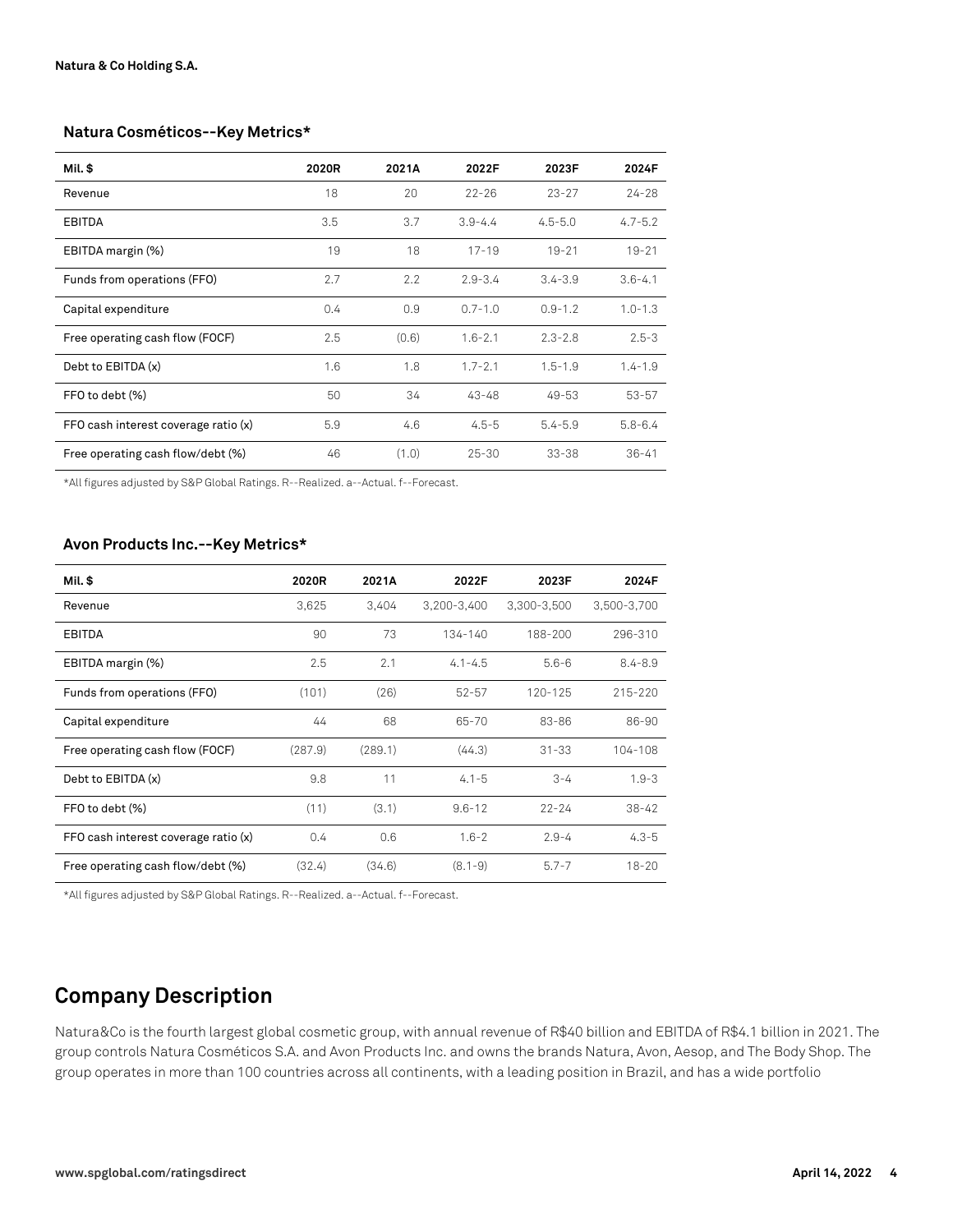diversification, with offerings to various customer tiers and channels. The group has strong brands and a leading position in the direct sales model for cosmetics, with more than 6 million representatives and more than 3,000 stores globally.



Source: S&P Global Ratings.

## **Peer Comparison**

We select as peers of Natura&Co two market leaders with very strong financial metrics: L'Oréal and Estee Lauder.

L'Oréal (AA/Stable/A-1+) is the world's largest beauty and personal care company. It held an estimated 14.2% share of its market in 2021 and had solid diversification by product category, brand, region, and price point. The company recovered rapidly post pandemic, with strong growth in e-commerce. Like Natura&Co, it made good use of its digital channels, increasing its operating profit by about 11% compared to the pre-pandemic period. Moreover, in 2021, L'Oréal was able to control its cash flow thanks to its operating leverage and prudent capex use.

Estee Lauder (A+/Stable/A-1) is also solidly positioned in the global beauty industry, especially when it comes to premium products. Similar to what Natura&Co has experienced, inflation has been an increasing factor for the cost of basic consumer products. However, considering Estee Lauder's position in the super-premium market and its target demographics, we don't think that rising inflation will interfere significantly with its growth.

We also include Coty Inc. (B/Stable/--) as a peer. Coty, together with its subsidiaries, manufactures, markets, distributes, and sells beauty products worldwide. Among the selected peers, we consider Coty's metrics to be the weakest because its competitors have stronger product portfolios with better growth prospects due to higher sales volume in emerging markets. L'Oréal, Estee Lauder, and Natura also benefit from a history of product innovation and stronger credit metrics.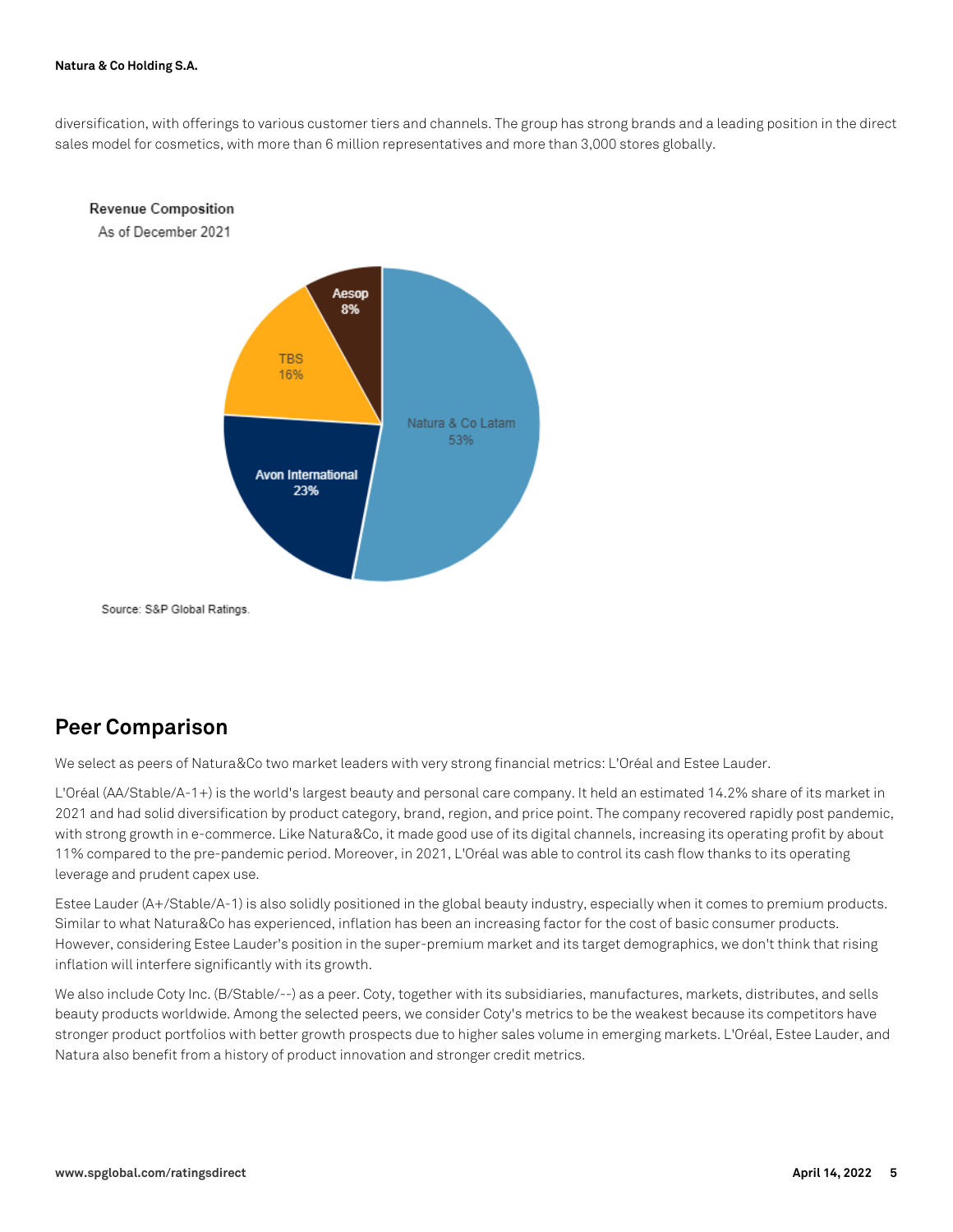#### **Natura & Co Holding S.A.--Peer Comparisons**

|                                       | Natura & Co Holding<br>S.A | Coty Inc.   | <b>Estee Lauder Cos.</b><br>Inc. (The) | L'Oreal S.A.   |
|---------------------------------------|----------------------------|-------------|----------------------------------------|----------------|
| Foreign currency issuer credit rating | BB/Stable/--               | B/Stable/-- | A+/Stable/A-1                          | AA/Stable/A-1+ |
| Local currency issuer credit rating   | BB/Stable/--               | B/Stable/-- | A+/Stable/A-1                          | AA/Stable/A-1+ |
| Period                                | Annual                     | Annual      | Annual                                 | Annual         |
| Period ending                         | $2021 - 12 - 31$           | 2021-06-30  | 2021-06-30                             | 2020-12-31     |
| Mil.                                  | R\$                        | R\$         | R\$                                    | R\$            |
| Revenue                               | 40,165                     | 23,224      | 81,337                                 | 177,827        |
| <b>EBITDA</b>                         | 4,183                      | 3,286       | 21,349                                 | 42,429         |
| Funds from operations (FFO)           | 2,203                      | 1,749       | 16,866                                 | 33,861         |
| Interest                              | 858                        | 1,643       | 1,167                                  | 588            |
| Cash interest paid                    | 1,004                      | 1,457       | 1,152                                  | 206            |
| Operating cash flow (OCF)             | (114)                      | 1,683       | 20,252                                 | 40,996         |
| Capital expenditure                   | 1,479                      | 872         | 3,195                                  | 6,177          |
| Free operating cash flow (FOCF)       | (1,593)                    | 811         | 17,057                                 | 34,819         |
| Discretionary cash flow (DCF)         | (1,768)                    | 760         | 9,563                                  | 20,902         |
| Cash and short-term investments       | 5,986                      | 1,272       | 24,870                                 | 40,695         |
| Gross available cash                  | 5,986                      | 1,272       | 24,870                                 | 40,695         |
| Debt                                  | 10,147                     | 36,108      | 24,966                                 | $\Omega$       |
| Equity                                | 28,567                     | 15,388      | 34,852                                 | 184,222        |
| EBITDA margin (%)                     | 10.4                       | 14.1        | 26.2                                   | 23.9           |
| Return on capital (%)                 | 4.0                        | 0.1         | 36.4                                   | 16.6           |
| EBITDA interest coverage (x)          | 4.9                        | 2.0         | 18.3                                   | 72.2           |
| FFO cash interest coverage (x)        | 3.2                        | 2.2         | 15.6                                   | 165.5          |
| Debt/EBITDA (x)                       | 2.4                        | 11.0        | 1.2                                    | 0.0            |
| FFO/debt (%)                          | 21.7                       | 4.8         | 67.6                                   | <b>NM</b>      |
| OCF/debt (%)                          | (1.1)                      | 4.7         | 81.1                                   | <b>NM</b>      |
| FOCF/debt (%)                         | (15.7)                     | 2.2         | 68.3                                   | <b>NM</b>      |
| DCF/debt (%)                          | (17.4)                     | 2.1         | 38.3                                   | <b>NM</b>      |

# **Business Risk**

Natura&Co's margins are exposed to the current high inflation and weaker economic growth, making it difficult to adjust prices. It is exposed to emerging economies, which account for about 50% of the group's revenues. These economies have historically higher volatility than developing countries, but also have stronger growth prospects. In addition, Natura&Co's EBITDA margins are 10%- 13%, mainly weighed down by the consolidation of Avon. These margins are below the industry average and highlight the company's operating efficiency challenges. Avon still has weak profitability, although we expect it to improve in the next few years as it executes its turnaround plan and speeds up the digitalization of its platform, supported by Natura&Co's expertise.

The company's sales channels have shown strong diversification in recent years, with emphasis on expanding digital channels. At Avon International, sales representatives' adoption of the "Avon On" sales application has consistently grown in recent quarters. In Natura Latin America, orders through consultants' online stores in 2021 were above 2019 levels. In addition to these initiatives, &Co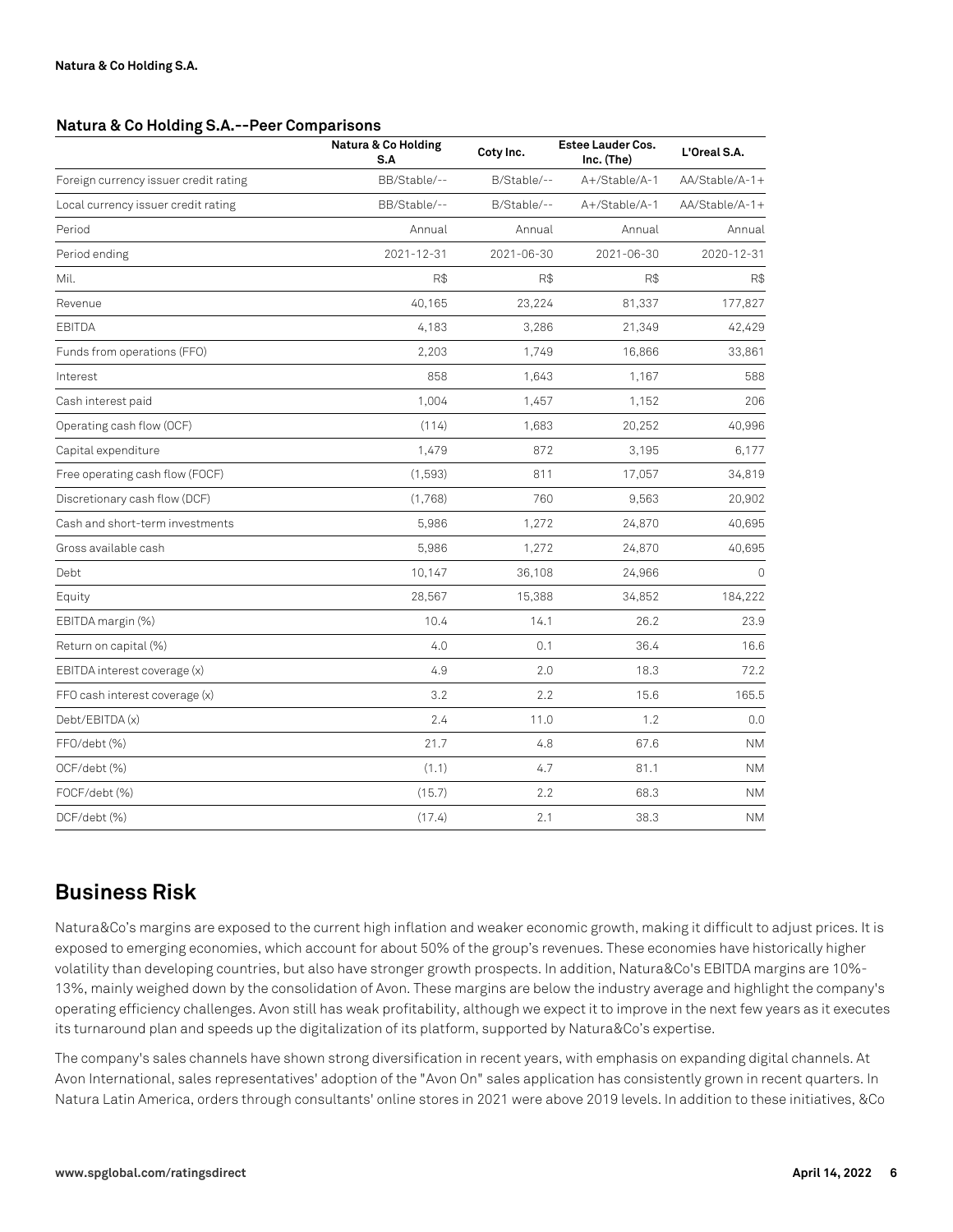Pay, the group's own payment and credit system, benefited from adopting Brazil's central bank's instant payment service (Pix), which boosted revenue. Another strength is Natura's continuous focus on product innovation. By the end of 2021, the company had developed enhanced end-of-year gifts across all brands, such as advent calendars from The Body Shop and Natura and Aesop gift kits linked to charitable institutions. The group also launched a zero plastic personal care brand with vegan, natural formulation, and recyclable packages. This initiative could attract new customers who value products with lower environmental impacts, and highlights Natura's focus on sustainable innovation.

# **Financial Risk**

Potential volatility, stemming from execution risks on the turnaround of Avon's operations and risks associated with the pandemic, weighs on Natura&Co's financial risk profile. However, we also consider the counter-cyclical measures of lowering dividend payouts and obtaining an equity follow-on to contain leverage while the company pursues global growth. Our debt position includes the operating leasing reported under International Financial Reporting Standards (IFRS) 16.

## **Debt maturities**



**Debt Amortization Schedule** 

R\$--Brazilian real. Source: S&P Global Ratings.

## **Financial Summary**

#### **Natura & Co Holding S.A.--Financial Summary**

Fiscal year ended Dec. 31

| (Mil. R\$) | 2021   | 2020   | 2019*  | 2018*  | 2017*  |
|------------|--------|--------|--------|--------|--------|
| Revenue    | 40.165 | 36.922 | 32,942 | 34.966 | 28.790 |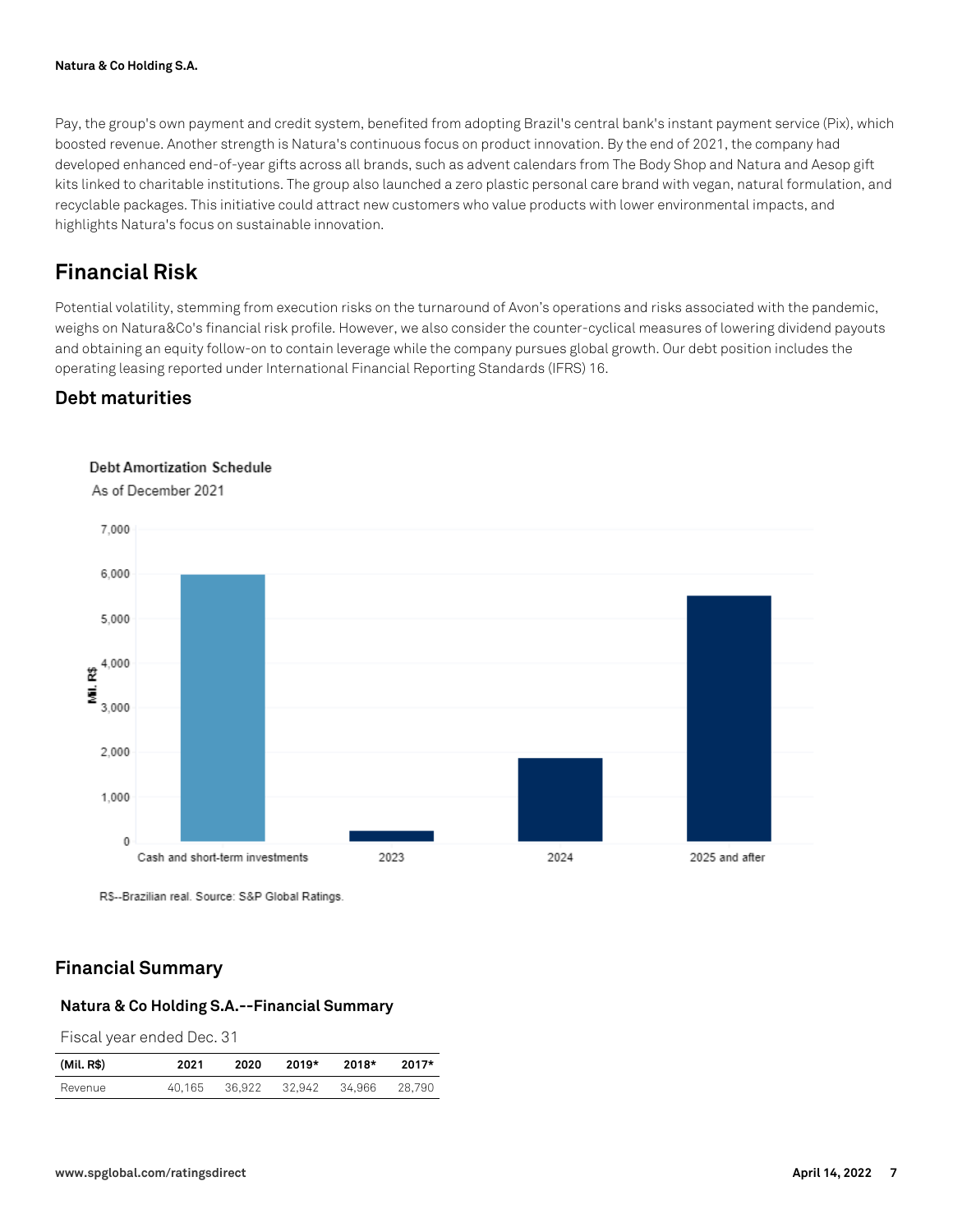| <b>EBITDA</b>                                | 4,183   | 4,001  | 3,628  | 3,876  | 3,629  |
|----------------------------------------------|---------|--------|--------|--------|--------|
| Funds from<br>operations<br>(FFO)            | 2,203   | 2,412  | 1,815  | 1,948  | 2,221  |
| Interest<br>expense                          | 859     | 1,352  | 1,204  | 1.401  | 1,095  |
| Cash interest<br>paid                        | 1,004   | 1,258  | 1,275  | 1,319  | 882    |
| Cash flow from<br>operations                 | (114)   | 1,286  | 1,794  | 1,730  | 2,548  |
| Capital<br>expenditure                       | 1,479   | 674    | 814    | 852    | 685    |
| Free operating<br>cash flow<br>(FOCF)        | (1,593) | 611    | 981    | 877    | 1,863  |
| Discretionary<br>cash flow (DCF)             | (1,768) | 529    | 788    | 664    | 1,735  |
| Cash and short-<br>term<br>investments       | 5,986   | 8,342  | 8,161  | 4,493  | 6,591  |
| Gross available<br>cash                      | 5,986   | 8,342  | 8,161  | 4,493  | 6,591  |
| Debt                                         | 10,147  | 7,611  | 11,745 | 13,706 | 13,015 |
| Equity                                       | 28,567  | 27,387 | 1,729  | (898)  | (733)  |
| Adjusted ratios                              |         |        |        |        |        |
| Annual revenue<br>growth (%)                 | 8.8     | 12.1   | (5.8)  | 21.5   | N.M.   |
| <b>EBITDA</b> margin<br>(% )                 | 10.4    | 10.8   | 11.0   | 11.1   | 12.6   |
| Return on<br>capital (%)                     | 4.0     | 5.4    | 15.6   | 18.6   | 17.6   |
| <b>EBITDA</b> interest<br>coverage (x)       | 4.9     | 3.0    | 3.0    | 2.8    | 3.3    |
| FFO cash<br>interest<br>coverage (x)         | 3.2     | 2.9    | 2.4    | 2.5    | 3.5    |
| Debt/EBITDA (x)                              | 2.4     | 1.9    | 3.2    | 3.5    | 3.6    |
| FFO/debt (%)                                 | 21.7    | 31.7   | 15.5   | 14.2   | 17.1   |
| Cash flow from<br>operations/debt<br>$(\% )$ | (1.1)   | 16.9   | 15.3   | 12.6   | 19.6   |
| FOCF/debt (%)                                | (15.7)  | 8.0    | 8.3    | 6.4    | 14.3   |
| DCF/debt (%)                                 | (17.4)  | 6.9    | 6.7    | 4.8    | 13.3   |

N.M.--Not meaningful. \*Pro forma figures. R\$--Brazilian real.

## **Reconciliation Of Natura & Co Holding S.A. Reported Amounts With S&P Global Adjusted Amounts (Mil. R\$)**

|                                |                          | Shareholder |         |                          | Operating | Interest | <b>S&amp;PGR</b><br>adjusted | Operating                |                  | Capital                  |
|--------------------------------|--------------------------|-------------|---------|--------------------------|-----------|----------|------------------------------|--------------------------|------------------|--------------------------|
|                                | <b>Debt</b>              | equity      | Revenue | <b>EBITDA</b>            | income    | expense  | <b>EBITDA</b>                | cash flow                | <b>Dividends</b> | expenditure              |
| Financial year                 | Dec-31-2021              |             |         |                          |           |          |                              |                          |                  |                          |
| Company<br>reported<br>amounts | 12.717                   | 28,546      | 40.165  | 3.910                    | 1.118     | 845      | 4.183                        | (114)                    |                  | 1,479<br>$\circ$         |
| Cash taxes paid                | $\overline{\phantom{a}}$ | $\sim$      | $\sim$  | $\overline{\phantom{a}}$ | $\sim$    | $\sim$   | (977)                        | $\overline{\phantom{a}}$ |                  | $\overline{\phantom{a}}$ |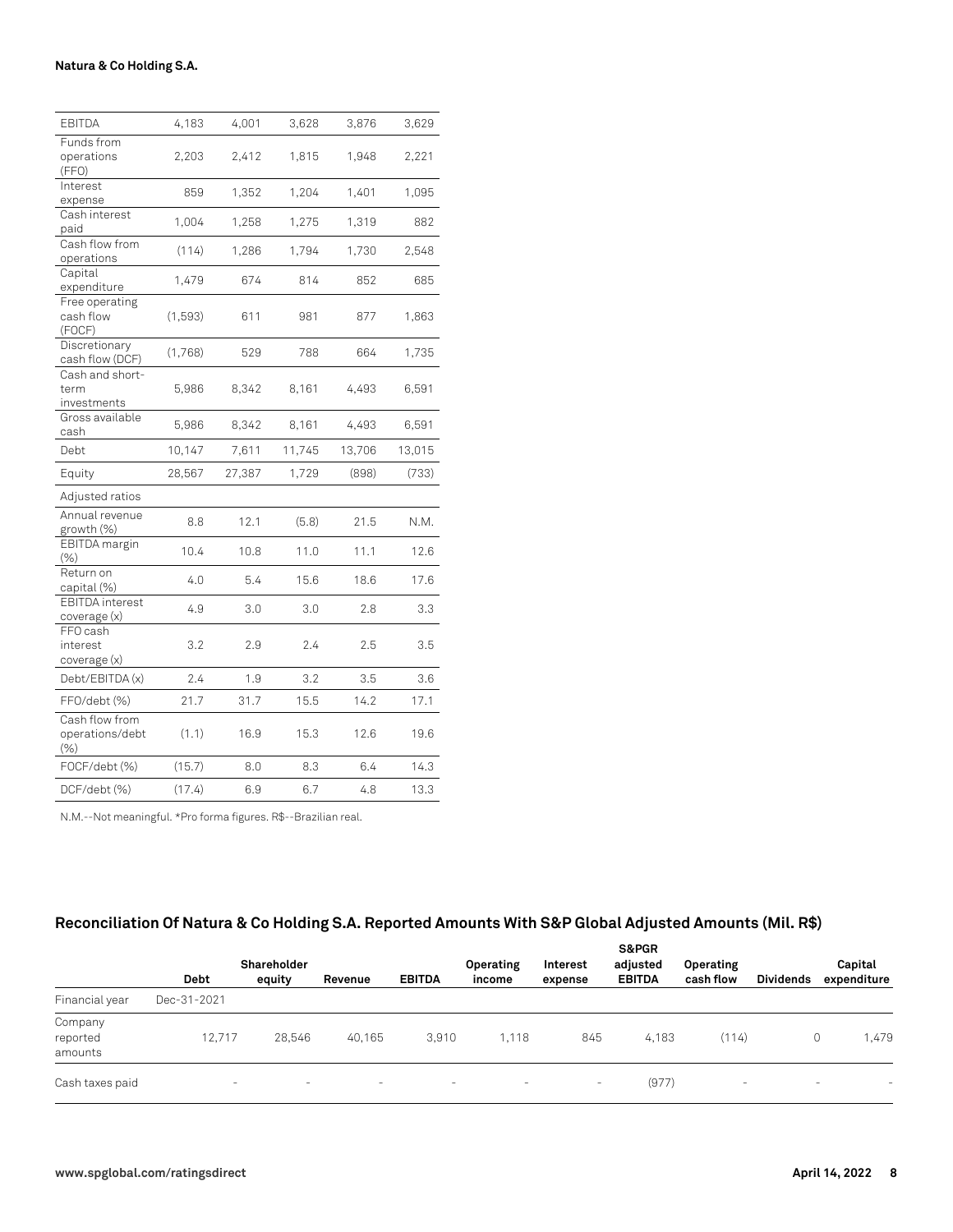|                                                                       | Debt        | Shareholder<br>equity | Revenue                  | <b>EBITDA</b> | Operating<br>income | Interest<br>expense | S&PGR<br>adjusted<br><b>EBITDA</b>     | Operating<br>cash flow | <b>Dividends</b>    | Capital<br>expenditure |
|-----------------------------------------------------------------------|-------------|-----------------------|--------------------------|---------------|---------------------|---------------------|----------------------------------------|------------------------|---------------------|------------------------|
| Cash interest<br>paid                                                 |             |                       |                          |               |                     | L,                  | (1,004)                                |                        |                     |                        |
| Lease liabilities                                                     | 3,548       |                       |                          |               |                     |                     |                                        |                        |                     |                        |
| Postretirement<br>benefit<br>obligations/<br>deferred<br>compensation | $\mathbb O$ |                       |                          | 14            | 14                  | 14                  |                                        |                        |                     |                        |
| Accessible cash<br>and liquid<br>investments                          | (5,986)     |                       |                          |               |                     |                     |                                        |                        |                     |                        |
| Share-based<br>compensation<br>expense                                |             |                       | $\overline{\phantom{a}}$ | 228           |                     |                     |                                        |                        |                     |                        |
| Nonoperating<br>income<br>(expense)                                   |             |                       |                          |               | 304                 |                     |                                        |                        |                     |                        |
| Noncontrolling/<br>minority interest                                  |             | 21                    |                          |               |                     |                     |                                        |                        |                     |                        |
| Debt: Foreign<br>currency hedges                                      | (379)       |                       |                          |               |                     |                     |                                        |                        |                     |                        |
| Debt: other                                                           | 247         |                       |                          |               |                     |                     |                                        |                        |                     |                        |
| EBITDA -<br>Gain/(loss)<br>on disposals<br>of PP&E                    |             |                       |                          | 4             | 4                   |                     |                                        |                        |                     |                        |
| EBITDA: other                                                         |             |                       |                          | 28            | 28                  |                     |                                        |                        |                     |                        |
| Total adjustments                                                     | (2,570)     | 21                    | $\mathsf O$              | 274           | 349                 | 14                  | (1,980)                                | $\circ$                | $\mathsf{O}\xspace$ | $\mathbf 0$            |
| S&P Global<br>Ratings adjusted                                        | Debt        | Equity                | Revenue                  | <b>EBITDA</b> | <b>EBIT</b>         | Interest<br>expense | <b>Funds from</b><br><b>Operations</b> | Operating<br>cash flow | <b>Dividends</b>    | Capital<br>expenditure |
|                                                                       | 10,147      | 28,567                | 40,165                   | 4,183         | 1,467               | 858                 | 2,203                                  | (114)                  | $\circ$             | 1,479                  |

#### **Reconciliation Of Natura & Co Holding S.A. Reported Amounts With S&P Global Adjusted Amounts (Mil. R\$)**

# **Liquidity**

We consider Natura&Co's liquidity as adequate. We expect sources over uses of cash over the next 12 months to be about 1.6x and net sources to remain positive even if EBITDA drops 15%. Natura&Co has significant cash position, strengthened by the revolving credit facility, and has a fairly smooth debt amortization profile. Its next significant maturity is Avon's 2023 notes totaling \$460 million. We also consider that Natura&Co has a well-established relationship with banks and high standing in credit markets, indicated by its ongoing ability to access equity and debt capital markets.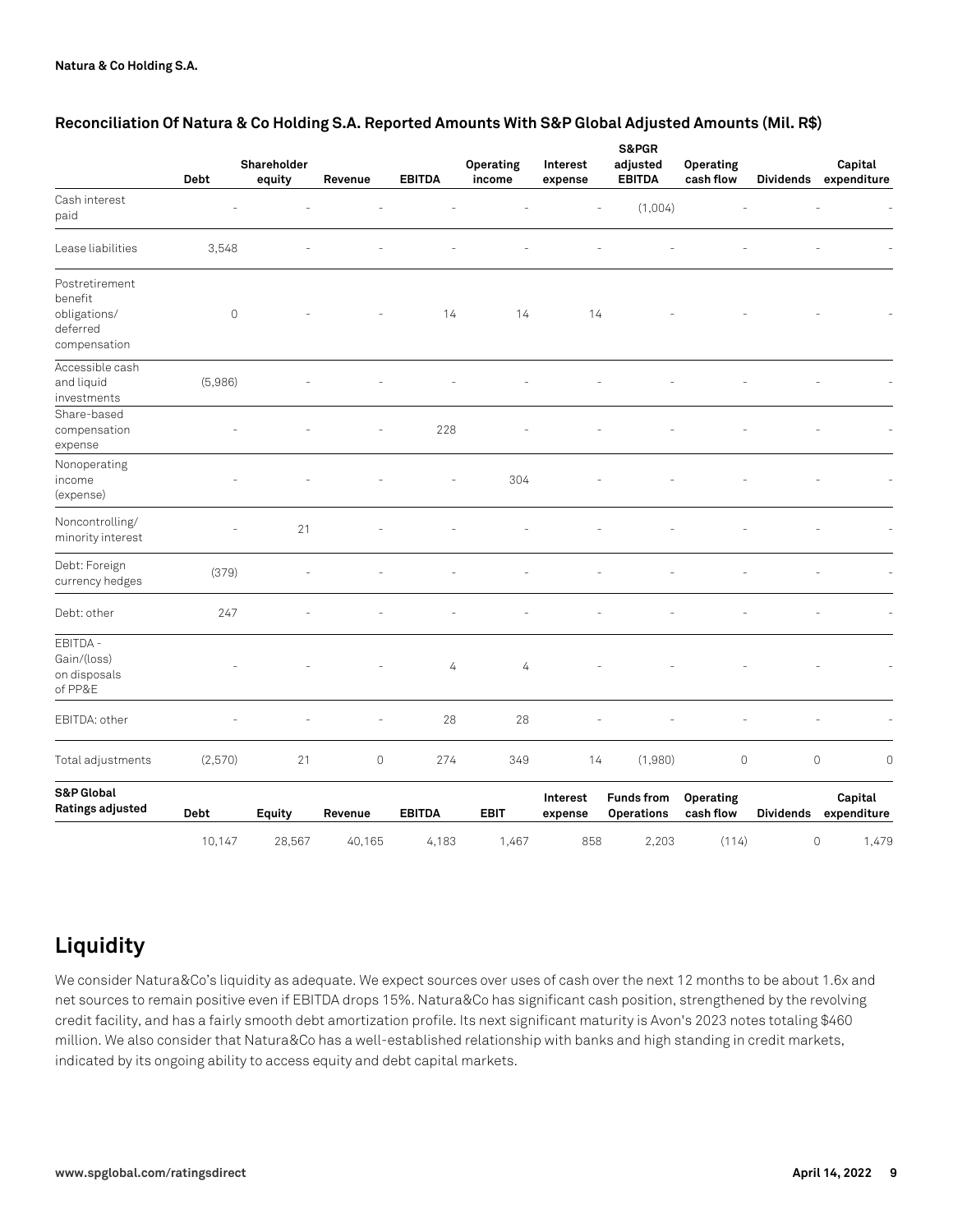## **Principal liquidity sources**

- Cash position of R\$4 billion as of Dec. 31, 2021; and
- FFO of R\$2.5 billion over the next 12 months.

### **Principal liquidity uses**

- Working capital outflows of R\$342 million in the next 12 months;
- Seasonal working capital of R\$700 million for the next year;
- Capex of R\$1.1 billion in the next 12 months; and
- Dividend payment of R\$182 million for 2022.

# **Covenant Analysis**

#### **Requirements**

Natura&Co and Avon don't have financial covenants on their debts. The covenant calculation excludes the impact of IFRS 16, with reported lease liabilities of R\$3.5 billion at the end of 2021.

#### **Compliance expectations**

The debenture held by Natura Cosméticos has a 3.0x net debt to EBITDA covenant that could trigger a debt acceleration. We expect covenant cushion to exceed 30% in the next year.

## **Environmental, Social, And Governance**

#### **Natura&Co Holding and Natura Cosméticos**

#### **ESG Credit Indicators**



ESG factors are an overall neutral consideration in our credit rating analysis of Natura&Co.

#### **Avon Products Inc.**

#### **ESG Credit Indicators**



N/A—Not applicable. ESG credit indicators provide additional disclosure and transparency at the entity level and reflect S&P Global Ratings' opinion of the influence that environmental, social, and governance factors have on our credit rating analysis. They are not a sustainability rating<br>or an S&P Global Ratings ESG Evaluation. The extent of the influence of t positive, 2 = neutral, 3 = moderately negative, 4 = negative, and 5 = very negative. For more information, see our commentary "ESG Credit Indicators: Definition And Applications," published Oct. 13, 2021.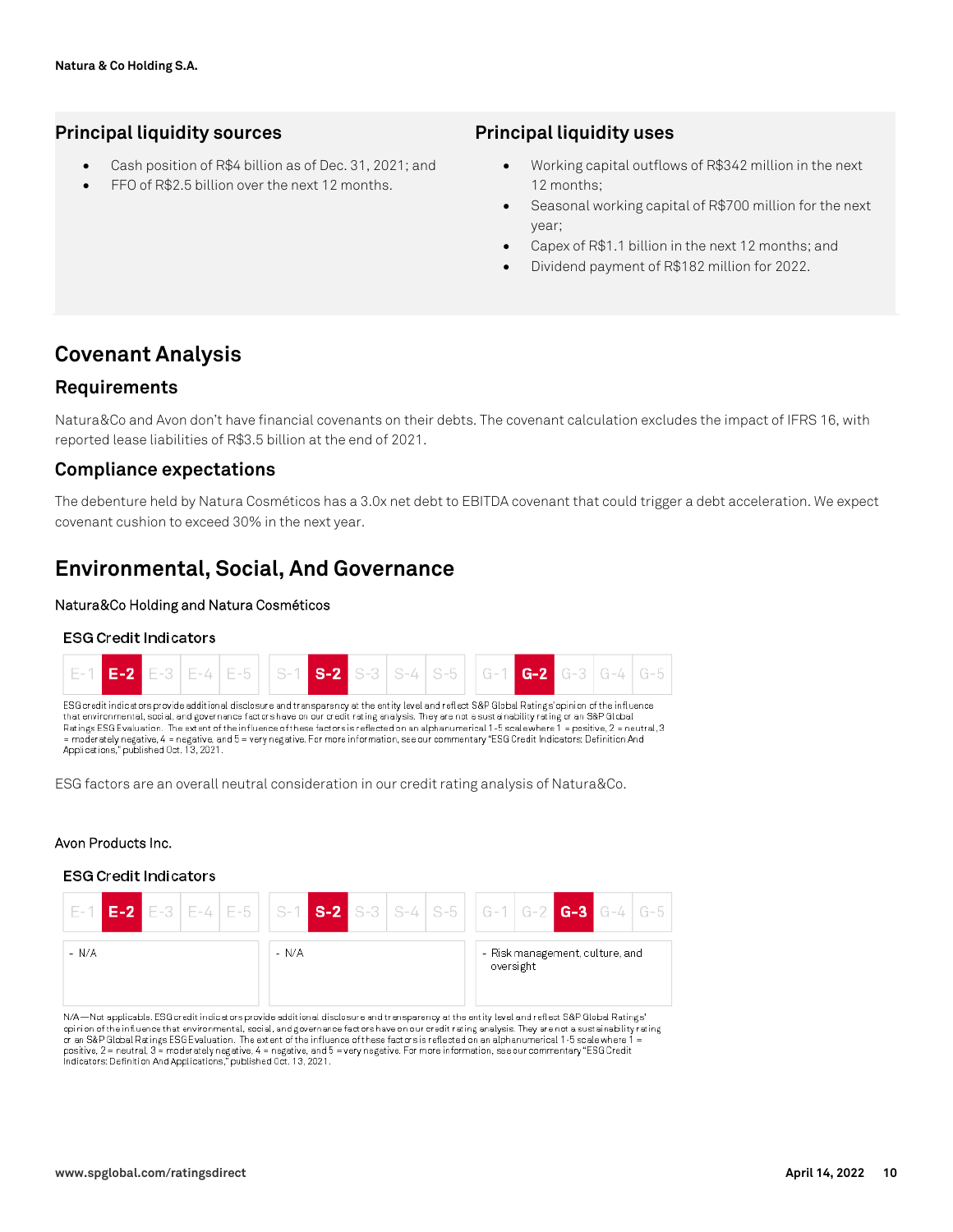Governance factors are a moderately negative consideration in our credit rating analysis of Avon Products Inc., while environmental and social factors are an overall neutral consideration. Avon's historically weaker operating performance than that of peers, which led to consecutive turnaround plans and changes in strategy for its brands and products as well as the lack of a long-term portfolio strategy, took a toll on the company's brand recognition. We expect these deficiencies to lessen due to Avon's integration into Natura&Co's operations, with early signs of a stronger operating performance amid synergy gains and lower restructuring costs.

# **Group Influence**

Natura&Co is the ultimate parent and sole shareholder of Natura Cosméticos S.A. and Avon Products Inc. The subsidiaries are legally independent entities, with no cross-guaranteed debt between them. We view Natura Cosméticos as a core entity to the group, reflecting its importance to the group--it represents about 80%-90% of total EBITDA and cash flow contribution--its integral role to the business strategy, and reputational links. Also, Natura&Co guarantees Natura Cosmeticos' 2028 notes, which highlights the group's commitment to support Natura Cosméticos. Therefore, the group's credit profile drives the rating on Natura Cosméticos.

We view Avon as a strategically important subsidiary to Natura&Co. We believe Avon is important to the group's long-term strategies, that it is unlikely to be sold, and that it would receive extraordinary support from the group in most foreseeable circumstances. However, the extent of group support is not fully clear, which precludes a higher support category and prevents us from equalizing the ratings. Due to its strategically important status, Avon's 'BB-' rating receives two notches of uplift from its 'b' SACP.

# **Rating Above The Sovereign**

We tested Natura&Co's ability to withstand a sovereign default scenario in order for us to rate it above our 'BB-' foreign currency rating on Brazil. We tested a default of Brazil because it's the only country where the company has more than 25% exposure, even considering The Body Shop's operations.

In the stress test, we assumed the following:

- GDP decline of 10% in Brazil in the next 12 months, hurting domestic volumes;
- Inflation at about 18% in that year, increasing costs and SG&A;
- Limited ability to adjust prices;
- A 10% haircut on cash and bank deposits and a 70% haircut on short-term investments held in Brazil;
- Currency depreciation of 50%, affecting costs indexed to the dollar and debt and cash position held in foreign currency;
- Capex at maintenance level; and
- Doubling of interest rates for floating debt.

The sizable cash and cash flows from outside Brazil and a limited debt maturity schedule for the next 12 months enable Natura&Co to pass the stress test. This means that its sources of liquidity exceed uses by more than 1x in the stressed year.

# **Issue Ratings--Recovery Analysis**

## **Key analytical factors**

The group's capital structure in December 2021 mainly included:

- \$500 million 5% unsecured notes due 2023 (\$460 million outstanding) issued by Avon Products Inc.
- \$250 million 6.95% unsecured notes due 2043 (\$213 million outstanding) issued by Avon Products Inc.
- \$32.6 million unsecured notes issued by Avon Products Inc.
- R\$1.9 billion in local unsecured debentures issued by Natura Cosméticos, maturing in 2022 and 2024.
- R\$279 million of promissory notes issued by Natura Cosméticos due in 2022.
- R\$526 million of The Body Shop's facility agreement.
- \$1.0 billion (or about R\$5.5 billion) senior unsecured sustainability-linked notes issued by Natura Cosméticos.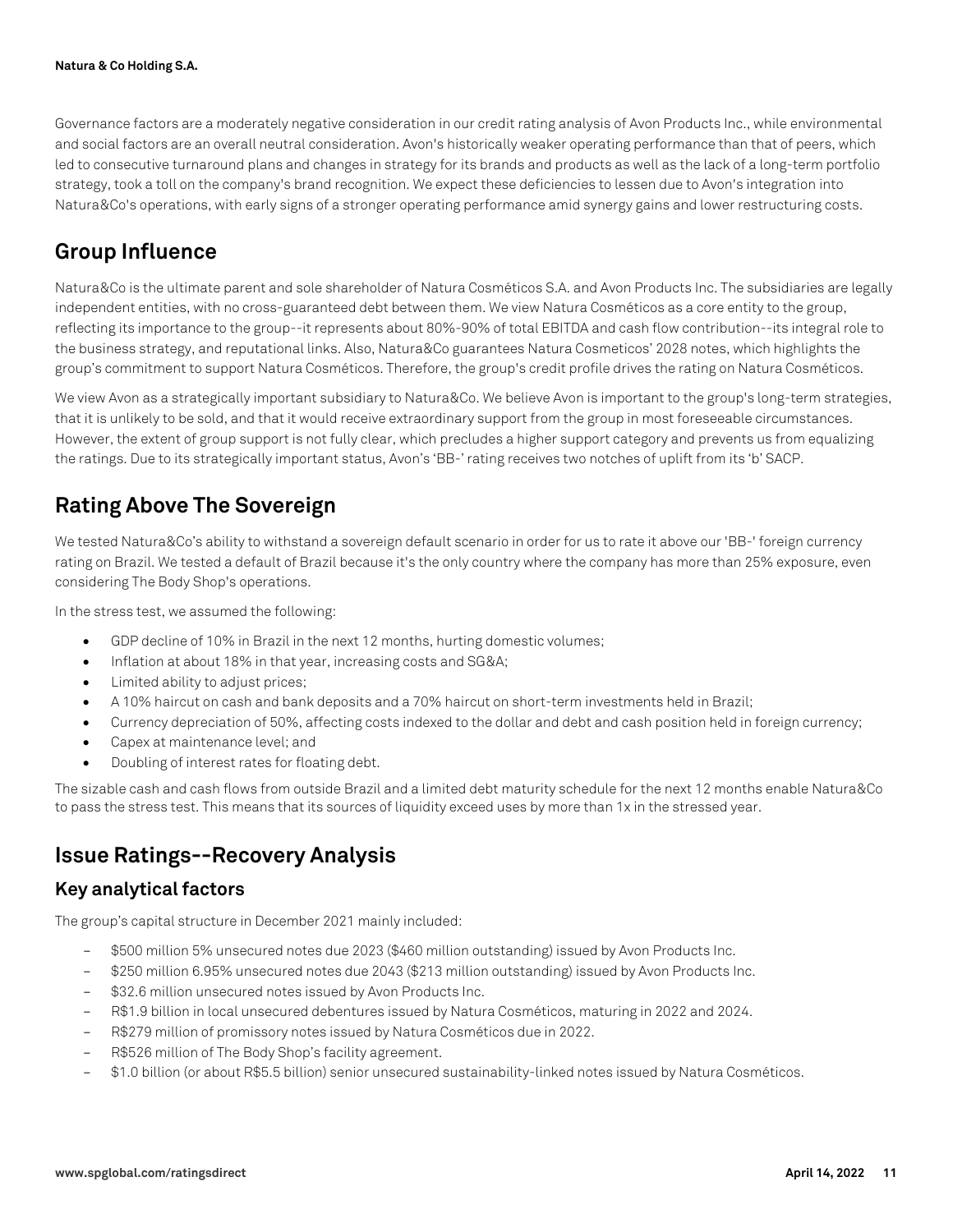We consider that following a hypothetical bankruptcy process, the company would be restructured and continue to operate, generating higher value to creditors versus a liquidation. We value Natura Cosméticos using a 6.0x multiple applied to our projected emergence-level EBITDA of R\$1.0 billion, arriving at a stressed enterprise value of R\$6.3 billion. We value Avon using a 5.5x multiple applied to our projected emergence-level EBITDA of \$165 million, arriving at a stressed enterprise value of \$910 million. Avon's multiple is lower than Natura Cosméticos because Avon is still amid a difficult operational turnaround.

We also consider the new senior unsecured notes issued by Natura&Co Luxembourg. The new notes are guaranteed by the parent company, Natura&Co, and by Natura Cosméticos. Therefore, the recovery prospect for these notes will benefit from the residual value from Avon that would upstream to Natura&Co. Nonetheless, the main recovery prospect stems from the guarantee of Natura Cosmeticos, the group's main cash generator of the group--given the guarantee, we consider the new notes will rank pari passu to Natura Cosmeticos' unsecured debt.

## **Simulated default assumptions**

- Year of default: 2027 for Natura Cosméticos and 2025 for Avon
- EBITDA multiple: 6.0x for Natura Cosméticos and 5.5x for Avon
- EBITDA at emergence: R\$1.3 billion for Natura Cosméticos and \$110 million (about R\$550 million) for Avon

## **Simplified waterfall**

- Net recovery value: R\$10.6 billion (R\$3 billion of Avon and R\$7.5 billion of Natura Cosméticos)
- Unsecured debt at Avon: \$728 million (about R\$3.9 billion)
- Unsecured debt recovery expectation at Avon: 50%-70% (rounded estimate: 65%)
- Secured debt at Natura Cosméticos and debt position at Natura Cosméticos' subsidiaries: R\$540 million
- Unsecured claims at Natura Cosméticos (debentures, working capital lines, and unsecured notes) R\$7.2 billion
- Unsecured debt recovery expectation at Natura Cosméticos: 50%-70% (rounded estimate: 65%)

\*All debt amounts at default include six months accrued prepetition interest.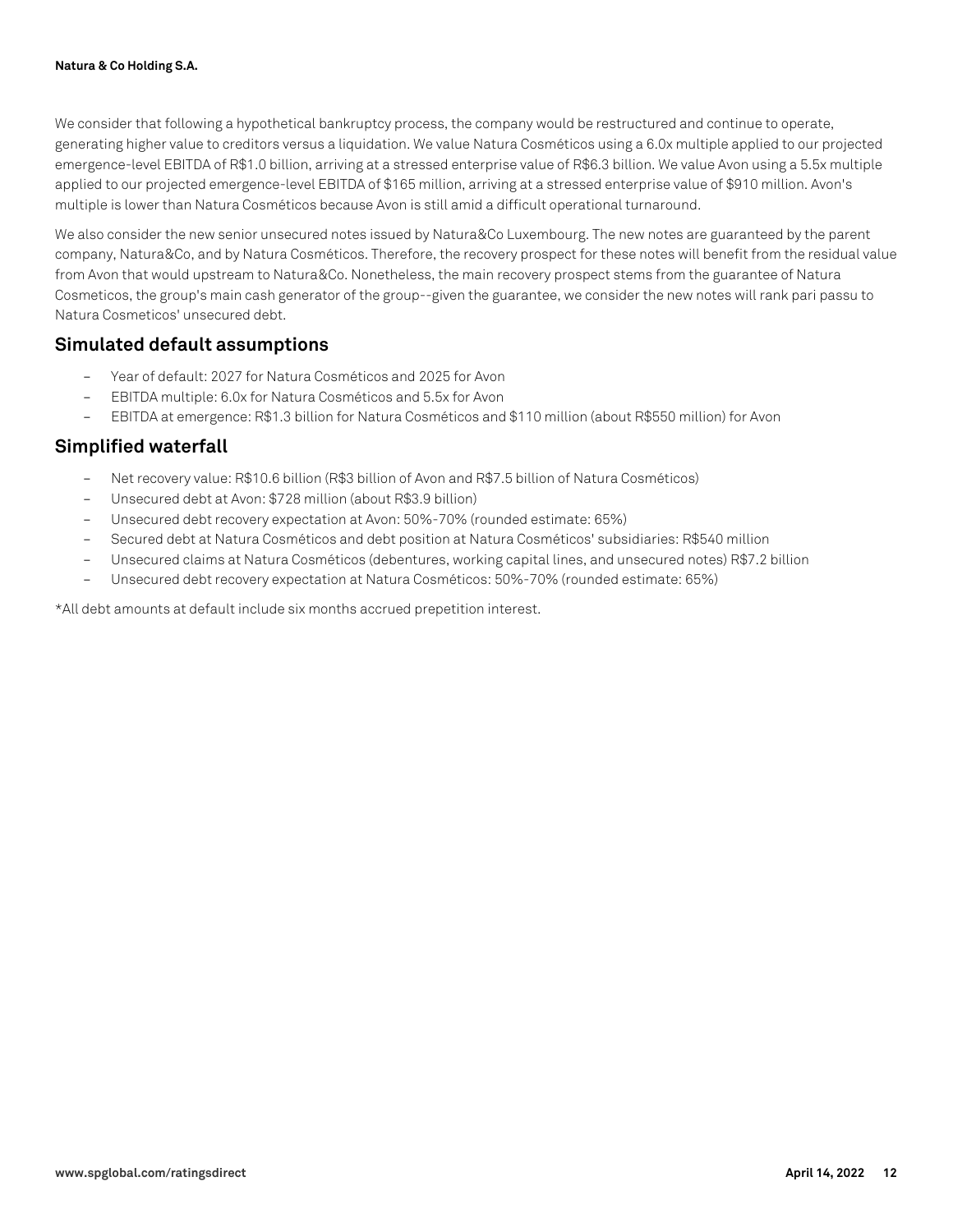#### **Rating Component Scores**

| Foreign currency issuer credit rating | BB/Stable/--         |
|---------------------------------------|----------------------|
| Local currency issuer credit rating   | BB/Stable/--         |
| <b>Business risk</b>                  | Fair                 |
| Country risk                          | Moderately High      |
| Industry risk                         | l ow                 |
| Competitive position                  | Fair                 |
| <b>Financial risk</b>                 | Significant          |
| Cash flow/leverage                    | Significant          |
| Anchor                                | bb                   |
| Diversification/portfolio effect      | Neutral (no impact)  |
| Capital structure                     | Neutral (no impact)  |
| Financial policy                      | Neutral (no impact)  |
| Liquidity                             | Adequate (no impact) |
| Management and governance             | Fair (no impact)     |
| Comparable rating analysis            | Neutral (no impact)  |
| Stand-alone credit profile            | bb                   |

## **Related Criteria**

- General Criteria: Group Rating Methodology, July 1, 2019
- Criteria | Corporates | General: Corporate Methodology: Ratios And Adjustments, April 1, 2019
- General Criteria: Methodology For National And Regional Scale Credit Ratings, June 25, 2018
- Criteria | Corporates | General: Recovery Rating Criteria For Speculative-Grade Corporate Issuers, Dec. 7, 2016
- Criteria | Corporates | General: Methodology And Assumptions: Liquidity Descriptors For Global Corporate Issuers, Dec. 16, 2014
- Criteria | Corporates | General: Corporate Methodology, Nov. 19, 2013
- General Criteria: Methodology: Industry Risk, Nov. 19, 2013
- General Criteria: Ratings Above The Sovereign--Corporate And Government Ratings: Methodology And Assumptions, Nov. 19, 2013
- General Criteria: Country Risk Assessment Methodology And Assumptions, Nov. 19, 2013
- General Criteria: Methodology: Management And Governance Credit Factors For Corporate Entities, Nov. 13, 2012
- General Criteria: Principles Of Credit Ratings, Feb. 16, 2011

#### **Ratings Detail (as of April 14, 2022)\***

#### **Natura & Co Holding S.A**

Issuer Credit Rating BB/Stable/--

*Brazil National Scale* brAAA/Stable/--

#### **Issuer Credit Ratings History**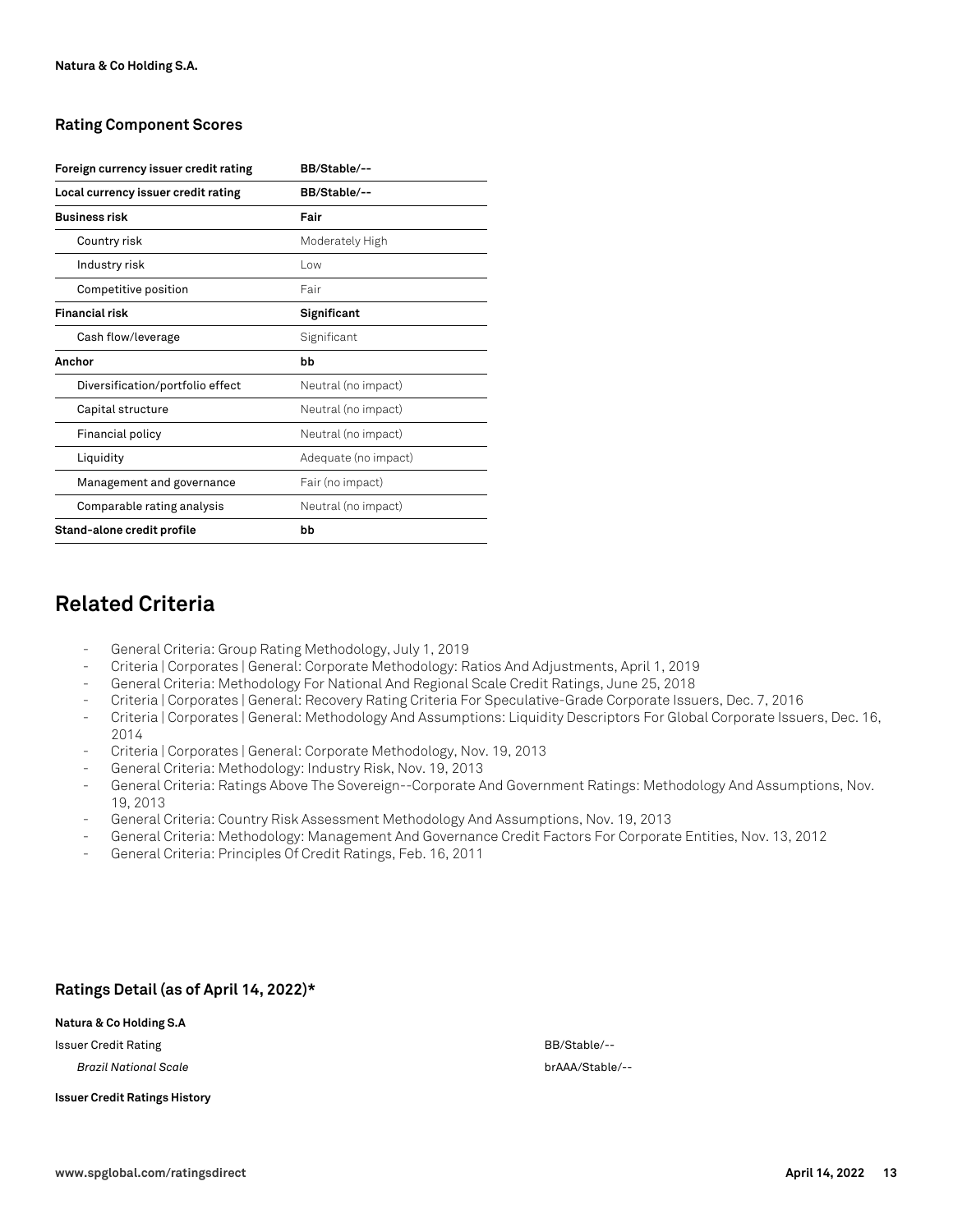#### **Ratings Detail (as of April 14, 2022)\***

| 21-Apr-2021                        |                              | BB/Stable/--    |
|------------------------------------|------------------------------|-----------------|
| 21-Apr-2021                        | <b>Brazil National Scale</b> | brAAA/Stable/-- |
| <b>Related Entities</b>            |                              |                 |
| Avon International Operations Inc. |                              |                 |
| <b>Issuer Credit Rating</b>        |                              | BB-/Stable/--   |
| Avon Products Inc.                 |                              |                 |
| <b>Issuer Credit Rating</b>        |                              | BB-/Stable/NR   |
| <b>Senior Unsecured</b>            |                              | BB-             |
| Natura & Co Luxembourg Holding     |                              |                 |
| <b>Senior Unsecured</b>            |                              | <b>BB</b>       |
| Natura Cosmeticos S.A.             |                              |                 |
| <b>Issuer Credit Rating</b>        |                              | BB/Stable/--    |
| <b>Brazil National Scale</b>       |                              | brAAA/Stable/-- |
| <b>Senior Unsecured</b>            |                              |                 |
| <b>Brazil National Scale</b>       |                              | brAAA           |
|                                    |                              |                 |

\*Unless otherwise noted, all ratings in this report are global scale ratings. S&P Global Ratings credit ratings on the global scale are comparable across countries. S&P Global Ratings credit ratings on a national scale are relative to obligors or obligations within that specific country. Issue and debt ratings could include debt guaranteed by another entity, and rated debt that an entity guarantees.